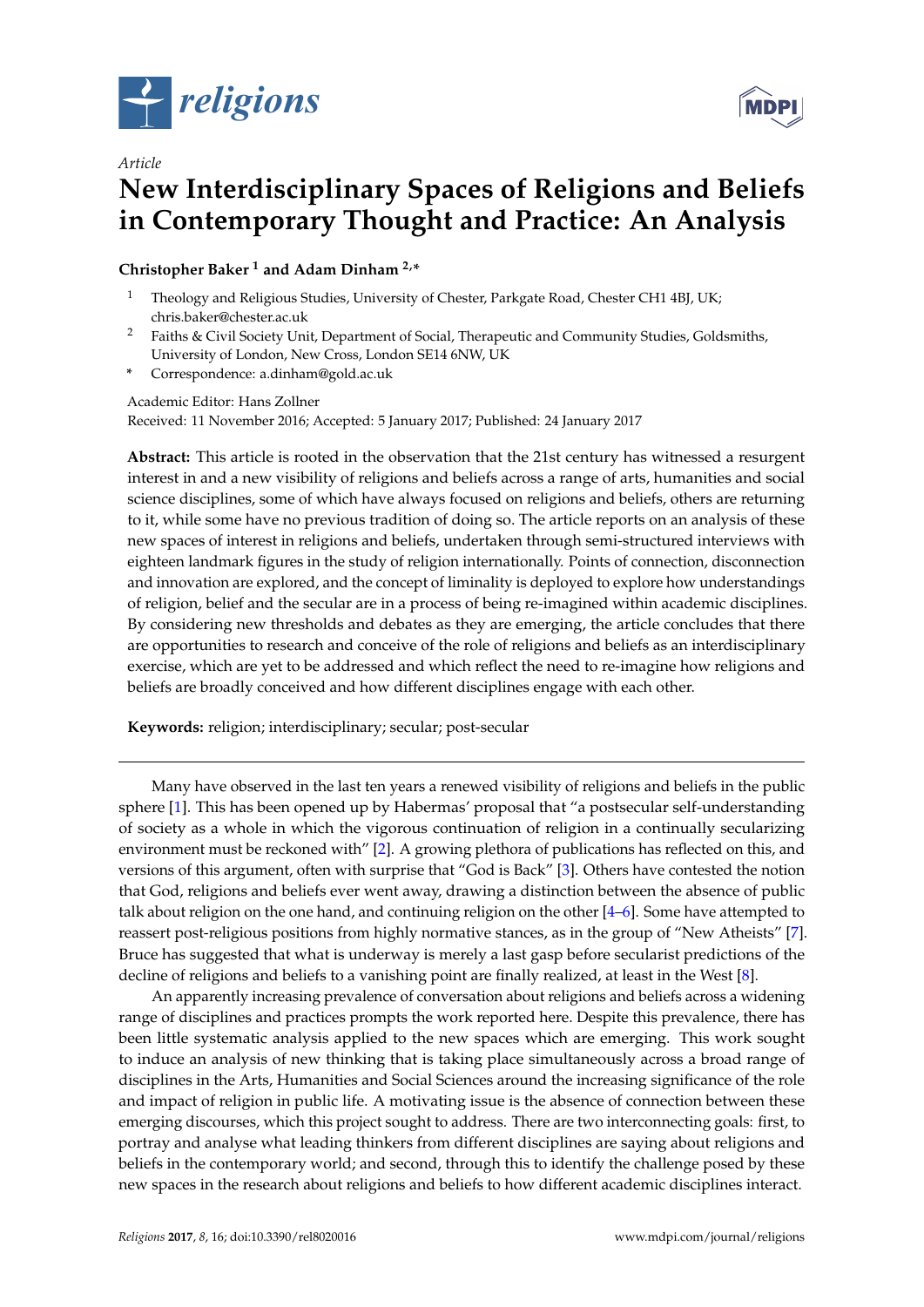The first section of the article explores the preoccupations in contemporary thinking about religions and beliefs as they have emerged in interviews with eighteen thinkers across ten arts, humanities and social science disciplines. Four main areas emerge, each articulated through fields of public policy: welfare; participative governance; cohesion, integration and violence; and equality.

The second section considers what new spaces have opened up. These include new spaces in the study of religions and beliefs within Theology and Religious Studies (TRS) where they have always been located; and their appearance in disciplines outside Theology and Religious Studies. The complexity and variety of these spaces and discourses is framed within the concept of liminality. This is used in a limited way to draw attention to the observation that this is a moment of change—a threshold—in which the relationship between disciplines may be ripe for renegotiation as they engage and re-engage internally and with each other with issues concerning religions and beliefs in new ways.

# **1. Liminality as the New Norm?**

The global West appears to find itself in a liminal space in relation to religions and beliefs. It is suggested that public talk about religion continues to echo normative Western assumptions of the 20th century about a secular trajectory and a post-religious age [\[9\]](#page-11-5), while at the same time those norms and assumptions are being challenged by widespread observations of a new presence and visibility of religions and beliefs. This has been described as a problem of religious literacy [\[10\]](#page-11-6), in which there is a gap between a poor quality of conversation about religions and beliefs alongside their growing prevalence and visibility. Others are calling this liminal space "post-secularity" [\[11](#page-11-7)[–15\]](#page-11-8), asking whether we are entering uncharted territory where the forces of secularisation (as a social phenomenon associated with modernising), secularism (as a normative political and cultural position) and a newly-emergent and sometimes assertive religion have to re-learn how to share the public sphere. Others recognize the phenomena but critique or reject the term "post-secular" as inadequate to the complexity they perceive of simultaneously concurrent processes both of continuing secularity *and* continuing religions and beliefs [\[16\]](#page-11-9).

At the same time, Charles Taylor refers to "unquiet frontiers" on the borders of modernity. The outcome of "a secular age" Taylor suggests, has been the consistent stripping out of "the language of transcendence" [\[17\]](#page-11-10). It has been suggested that this has been replaced with a more immanent narrative of individual salvation through consumer culture, albeit often dressed up in "religious form" [\[18\]](#page-11-11). Taylor suggests that many people are instinctively dissatisfied with this thin vision of human life, and the pressures that are involved in aspiring to it, and are seeking instead various forms of reconnection: what Landy and Saler describe as a "re-enchantment of the world" [\[19\]](#page-11-12). This search spills out into a multitude of personal positions that represent a "super nova" of possibilities ([\[17\]](#page-11-10), p. 299) which are not likely to be met by old-style authoritarian and institutional religion, but which do not rule out the vicarious influence of such institutions in articulating a vision of a more communitarian and decent society.

These are challenging observations to a public sphere which appears to over-simplify the context, resulting in a continuation of outmoded assumptions about a simple secular trajectory. Neither Habermas nor Taylor offer a road map out of these liminal spaces. Post-secularity, itself, is highly contested, and even the idea that there is another side of the threshold is questioned. A state of constant change and fluidity becomes the only norm, driven by perpetual innovation and globalization.

Vasquez describes this relentless energy and change in a metaphor inspired by Deleuze: "Globalisation's relentless dialectic of de-territorialisation and re-territorialisation" he claims, has "released religion from the constraints of the personal sphere and the container of the secular nation-state" [\[20\]](#page-11-13). Woodhead agrees that the permanent fluidity and accelerated processes of change associated with globalised capitalism have seen religion in the 21st century West increasingly decoupled from the weakened nation state and instead ever more aligned to consumer capitalism and the media [\[21\]](#page-11-14). She asserts, "There is no question of a 'return' to religion", by which she means a mindset and social order rooted in Christendom, with "state-like, religious bureaucracies and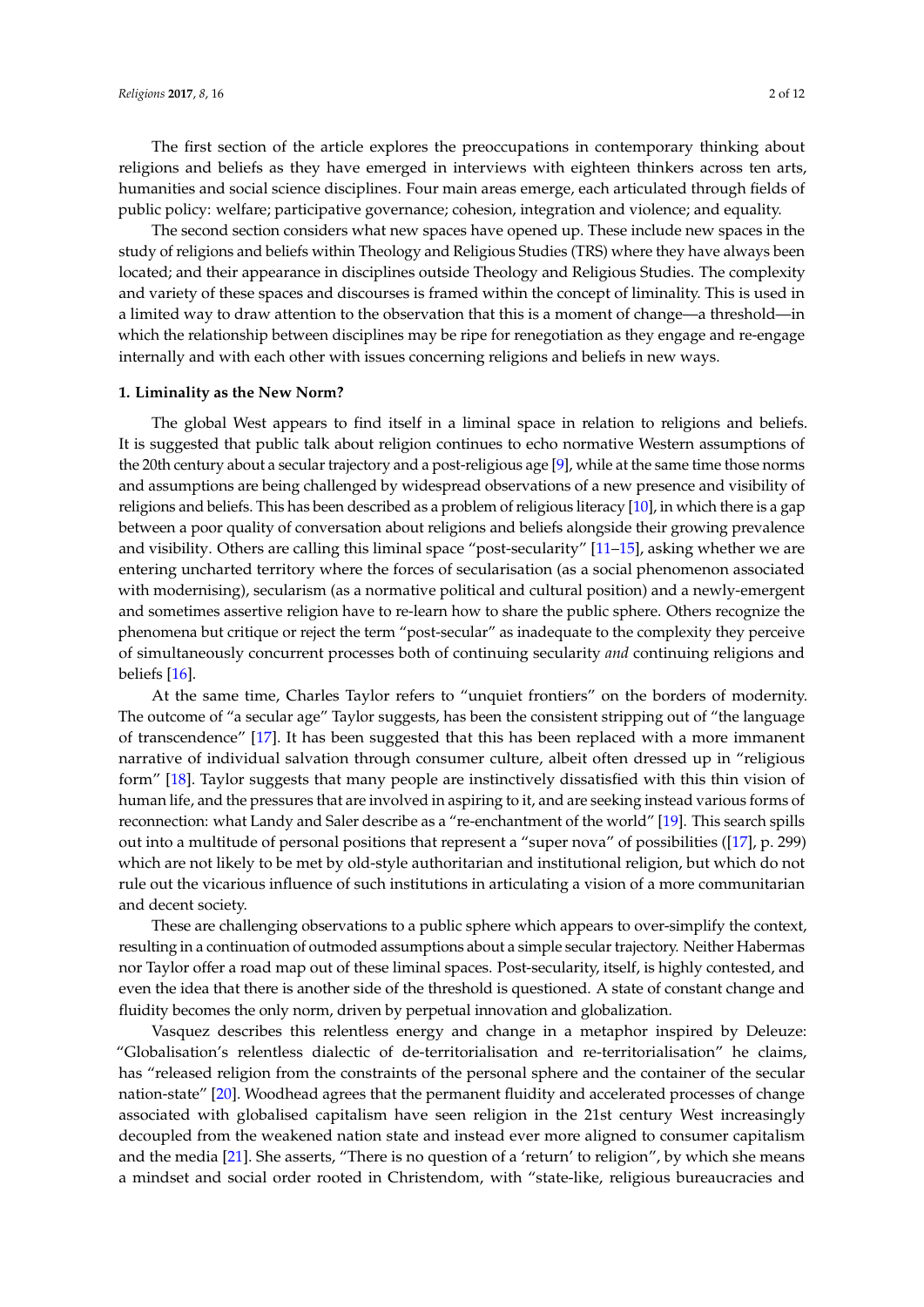hierarchies of leadership" ([\[21\]](#page-11-14), p. 26). But neither is it clear what such a post-Christendom looks like. Instead, Woodhead suggests, the present era is one in which "old certainties were lost and a small number of old gods lost authority and a vast number of new ones arose to take their place" ([\[21\]](#page-11-14), p. 27). At this threshold, what new intellectual spaces are shaping the way in which religions and beliefs are imagined?

## **2. Methodology**

The research was undertaken between September 2014 and November 2016, in four stages. It began with "landmark" semi-structured interviews with leading critical thinkers in the study of religions and beliefs ( $n = 18$ ). These were purposively sampled for their prominence in the field, and responders were self-selecting from a larger sample pool. The criteria for their potential inclusion was primarily their global reputation but many of the participants would also be considered to be public intellectuals who both transcend as well as epitomise key thinking in their disciplines, and it was this quality of perspective which we were seeking to engage. Each participant was asked to respond to three questions: how do you characterise the present debate/dialogue concerning religion and the public sphere in your field?; what are the key pinch-points and new insights?; where is the study of religions and beliefs going to go in the next five to ten years? The goal was to hear about current and future intellectual directions otherwise as yet unshared, in addition to those which these thinkers have already placed in the public domain. Each interview was recorded, transcribed and published on the project website [\[22\]](#page-11-15). The interviews were analysed using thematic analysis [\[23\]](#page-11-16).

The second stage involved convening a three-day residential colloquium in May 2015 in which a mix of presentations and facilitated discussion were used to put the findings from the landmark interviews in to dialogue with a further multi-disciplinary group of academic experts ( $n = 15$ ). The group included five international participants (from Australia, Canada, Finland, Norway and the USA). In addition, the group was joined by seven doctoral or early-career researchers, selected on the basis of their innovative combining of disciplines in their own studies of religions and beliefs. The disciplines represented were Anthropology, Cultural Studies, Geography, Political Philosophy, Social and Public Policy, Religious Studies, Sociology, and Theology. These were selected on the basis that they represent mainstream disciplinary traditions which we could practically engage in varying mixes, coming from within the Arts and Humanities (as defined by the UK Arts and Humanities Research Council, which funded the project) or recently observed in an initial literature search to have connected with themes linked to religions and beliefs. Each participant was asked to present on what they (as individual scholars) think about: the 'old' forms of thinking in their field; new spaces; future directions; and to present the state of the art on religions and beliefs in their field, outside their own work. Presentations were one hour each, including thirty minutes for discussion. Every delegate was asked to note 'what they do and don't understand' about what they heard, to be posted in the room to be reflected on throughout the three days. Two world-leading academics (Grace Davie and James Beckford) were invited to act as "rapporteurs" throughout, with the task of giving the group feedback focused on the challenges for interdisciplinarity.

The third phase focused on policy engagement. Eight participants were purposively selected to reflect public policy settings where religion, belief and public policy meet, from the fields of government/civil service, local authorities, faith-based social action, and Councils of Voluntary Service. The group met in a one-day workshop at the House of Lords in the UK Parliament. Participants heard a presentation of findings from the first two phases, followed by discussion in mixed groups representing the four policy settings. Each participant was asked to give a "lightning" presentation of 5–7 min outlining the ways in which religions and beliefs "bite" in their setting. Participants were then invited to identify and prioritise a shortlist of between five and ten practical changes to public policy in relation to religions and beliefs in these policy areas. It is anticipated that these will form the basis of follow-up work to co-produce what emerged as practical resources for public policy settings.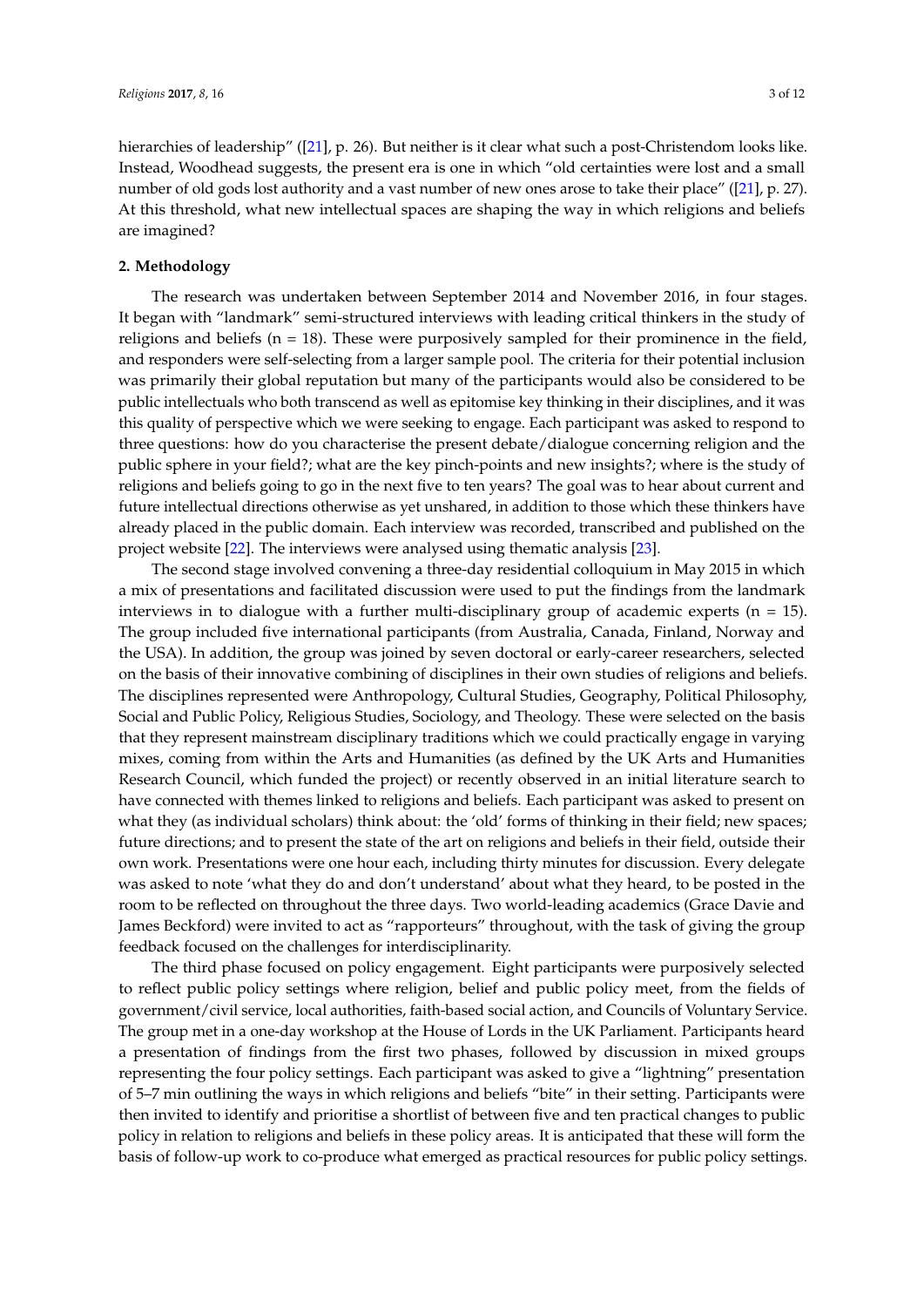The final phase was an international roadshow to test out how the ideas emerging in a UK context might translate in to public policy contexts elsewhere. This was also intended to draw attention to contingencies in the intellectual and practical application of new spaces of thought. One day events were held in Ottawa, Canada (in May 2016), Oslo, Norway (in June 2016), and Melbourne, Australia (in November 2016). These combined the formats of the colloquia and the policy workshop, to include a presentation of findings from the landmark interviews, and discussion of their translatability, though this time transnationally.

The second, third and fourth phases of the project are not reported here, and will appear in subsequent articles. The focus in this article is on the new intellectual debates which have emerged from the perspective of the landmark interviews. These are reported by discipline. Individual thinkers' perspectives are not distinguished, though it should be noted that not all of the thinkers shared in all of the issues which emerge. For individualized, attributable readings of specific perspectives, the full transcript of each landmark interview has been published on the project website. Some of the new spaces of critical interdisciplinary enquiry that are emerging as a result of this project are then identified as a series of new frontlines. These embryonic spaces will be developed further in the follow-up phases of this research.

# **3. Findings**

A process of theme identification was undertaken in which transcripts were coded following Boyatsis' method for "transforming qualitative date" [\[23\]](#page-11-16). This involves the extraction of key elements as they present to the reader, and their organization in to themes which collectivise them. This is repeated until each code has been saturated and there are no remaining elements from the transcripts remaining to be allocated to codes. The lists of saturated codes and their constituent elements were then swapped and each researcher repeated the exercise once more, to establish consonance and address dissonance. Key preoccupations in each discipline emerged from this process and are reported as follows.

#### **4. Anthropology**

The Charlie Hebdo attack in Paris, France, in January 2015 was a key catalyst for those reflecting on religions and beliefs from the perspective of current anthropological debates. This focused in particular on the issue of violence, but not in relation to extremism so much as violence to religious freedom in the "liberal public square". Whilst extremist violence has attracted most media and policy attention and debate, the questions addressed by anthropologists are more concerned with the nature of the implicit and legitimized violence generated towards minority faiths by the hegemonic assumptions and practices of the liberal democratic nation state. They identify stereotypical and negative assumptions as the constant and daily background noise against which more nuanced and complex views on religious and belief identities struggle to be heard and articulated. The thesis is posed in this space that the West is in danger of losing its ability to conduct a liberal conversation (inclusive and respectful, but also challenging and critical) about the role of religions and beliefs.

In response to this problem, anthropology reminds other disciplines that it comfortably works with a number of different perspectives and disciplines. Anthropology has, in the words of one interviewee, "infused" its own disciplinary approach with those of other traditions, including theology, feminism, Marxism and structuralism:

"So really...the most interesting anthropologists have been those who have been able to either take in or be receptive to ideas from other disciplines...[Most] Anthropologists are aware of this, and not too concerned about boundaries of their discipline".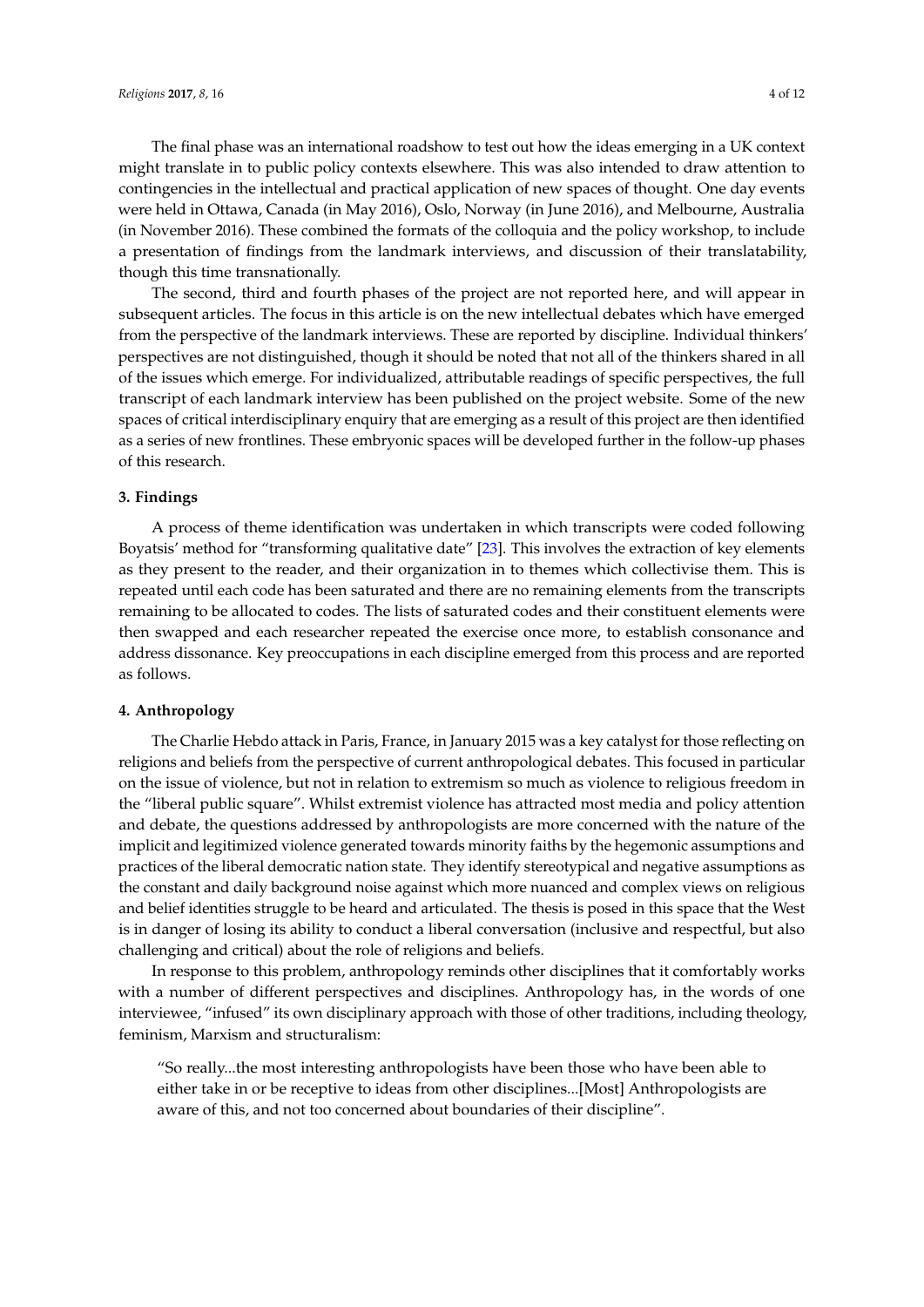Meanwhile, a traditional commitment to ethnographic fieldwork is seen as not only contextualising and "breaking open" often dense and abstract debates about "the postsecular" into its lived-out complexities and particularities. It also allows new sorts of questions to emerge that might help break the log-jam of debate in some areas of academia.

"The fact that anthropologists tend to do fieldwork has been important in the way in which it encouraged us to look at the detail in particular, and be open really to what will come so to speak. One doesn't go into the field with a priori questions, detailed questions. But a willingness to listen and to hear what the people or the place one is going to has to say to one. And in that way I think that one of the most interesting things that has developed in anthropology in religion has been...the willingness to look out for new questions, and not be satisfied with a priori positions".

This draws attention to what is involved in opening up new spaces of interdisciplinarity about the role of religions and beliefs in a period of change and uncertainty. As the spectrum of lived expressions of religious and non-religious beliefs becomes more apparent through fieldwork, the question is raised as to whether the West can discover more effective forms of co-existence. One interviewee asks:

"Can religious traditions and the language that different people have inherited in different ways from those traditions...contribute to enlightening us in ways that helps us both to resolve and to accommodate each other, but also to challenge each other? To think again rather than to get out of the way. I hope they will be more like that, and that means asking questions about the secular as well as the religious".

Other anthropological perspectives reported within this project challenge the implied preference for religion as a normative source of moral sentiments, citing evidence of the growth in "no-religion" identities in the West, especially amongst those under the age of 40 who appear to be rejecting institutional Christianity in large numbers. However, the anthropologists interviewed for the project concur with what other academic disciplines associate with the current period, namely the loosening of identities with regard to either traditional or binary religious or secular traditions. Increasing numbers of people seem to be gravitating towards a religiously fuzzy, but politically and civically intentional "middle".

# **5. Critical Geography**

Several respondents in our interviews highlighted an emerging interest in landscapes and geographies of religions and beliefs within critical geography. It was noted however, that the debate still largely adopts a narrative that sees religious welfare, social care, and justice movements as compensating for the gaps left behind by a retreating state, rather than a phenomenon that is changing the public sphere in its own right. The "spatial" turn within sociology and religious studies based on close examination of the relationship between the material, the spatial and the imagined was noted by several interviewees. They reflected on the increasingly significant role played by religious individuals and communities in the creation of flourishing and resilient localities, especially in contexts of poverty and marginalization. One contributor reflected that the decline of the political left in these communities has created new opportunities for religion to step into the vacuum;

"When I was growing up you could change the world through left politics. It's now short-changed. It's much harder to do it through the secular, political tradition. It's been defeated time and time again. And so religion stands out more because there's a kind of vacuum all around...not just because it's there but also because it has a strong value base, and it offers people...an anti-materialist analysis of the world in terms of having a good life, a community, solidarity. So it's some of the space the left used to fill".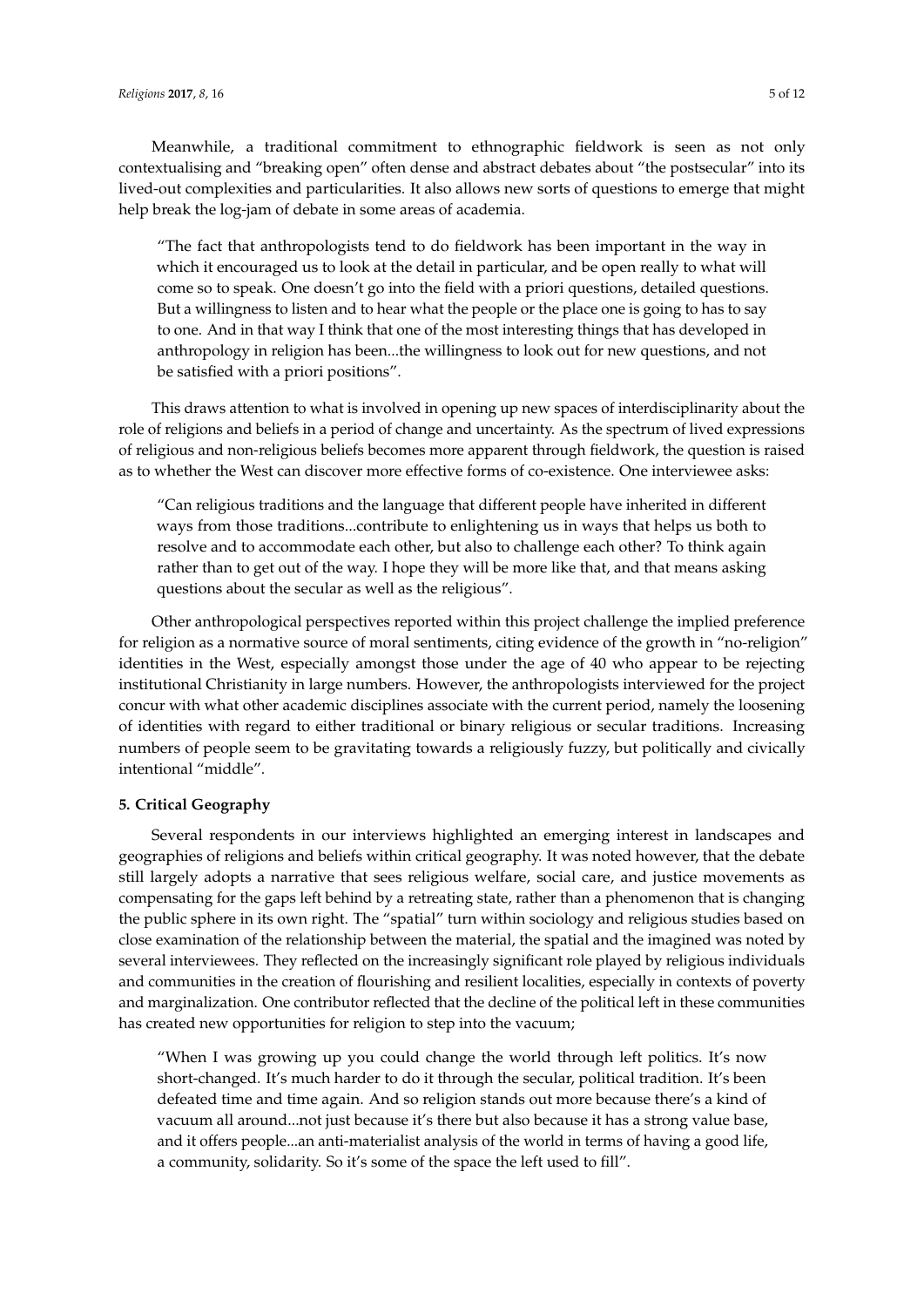Two further strands of interdisciplinary thinking emerge from growing interest in these new geographies of religions and beliefs. The first is that religion's ability to flourish in an increasingly globalized and urbanized world challenges one of the basic assumptions of the 'secularization thesis', that processes of modernization and technological innovation associated with urban planning and design render religious practices and discourses increasingly redundant and obsolete. Critical geography recognizes (along with other disciplines) that religion and modernity not only coexist, but are symbolically intertwined, creating the material possibilities for new progressive alliances.

The second strand is that the fluidity and liminality of the public square means that "the spatial" becomes the arena in which future configurations of the religious, spiritual and religious "nones" are being contested, negotiated and translated in real time. Theoretical assumptions and conceptual frameworks located in more binary readings of the world are thus likely to be behind the curve of events that are now beyond the scope of a single disciplinary perspective to adequately ground. This makes the interdisciplinary reading of religions and beliefs in the public square all the more essential. One example is the emergence of new spaces of ethical and political convergence in which previously recognized ideological barriers appear to be dissolving. One contributor reflected that:

"There is some evidence that alternative imaginaries and practices are generating new ethical spaces and subjectivities. Geographies of postsecularity suggest that we are journeying into rather different subjectivities. What has captured the imagination of hard-nosed Marxists is the emergence of a new kind of ethics and "leave your differences at the door".

# **6. Political Philosophy**

In line with many other disciplinary perspectives, the preoccupation of political philosophy is the power of globalization. As the boundaries of the nation state become more blurred with the ascendency of the global network there is a perceived concomitant dismantling or blurring of boundaries at the disciplinary level. Claims to superior knowledge or epistemology are no longer valid. The global de-privatisation of religion puts pressure on traditional categories of political analysis and philosophy that emerged in the 19th and 20th centuries. A major question posed by political philosophers in this study concerns the implications of the "hushed-up voice of religion" [\[24\]](#page-11-17) coming back into the public square. The flux and intense changes that have emerged since the 2008 financial crash, and the political charge being increasingly attached to religion, was interpreted by one participant using the scientific norms of thermodynamic theory, which is also closely associated with new materialism:

"What I like about what's called the new materialism is that it's not a reductionistic, atomic materialism. For me it's about energy transformation... Not just in political and economic terms but also in cosmological terms and thermodynamic terms. For me what I like about energy is that it can evade this dichotomy of matter and spirit so you can think about energy as flowing material, you can also think about it as spiritual as well... For me to think about religion and politics and the public spheres and spaces that we engage and live in and enter into, I want to think about energy as what makes all of that possible. In a sense without reducing everything to a kind of reductionistic, deterministic view of energy, but a more complex one that works".

In this reading, the impacts of religions and beliefs in the public sphere are creatively interpreted using scientific norms and principles. They are seen as forces of energy interacting. This scientific analogy by which to interpret religion, itself embodies a readiness for and opening up of new interdisciplinary thinking and analysis.

#### **7. Theology**

The responses of the theologians in our cohort could be grouped into two basic categories. The first could be labelled as reflecting a "pessimistic" response regarding the current role of religions and beliefs in the public sphere. The "pessimist" position sees religions, but particularly Christianity,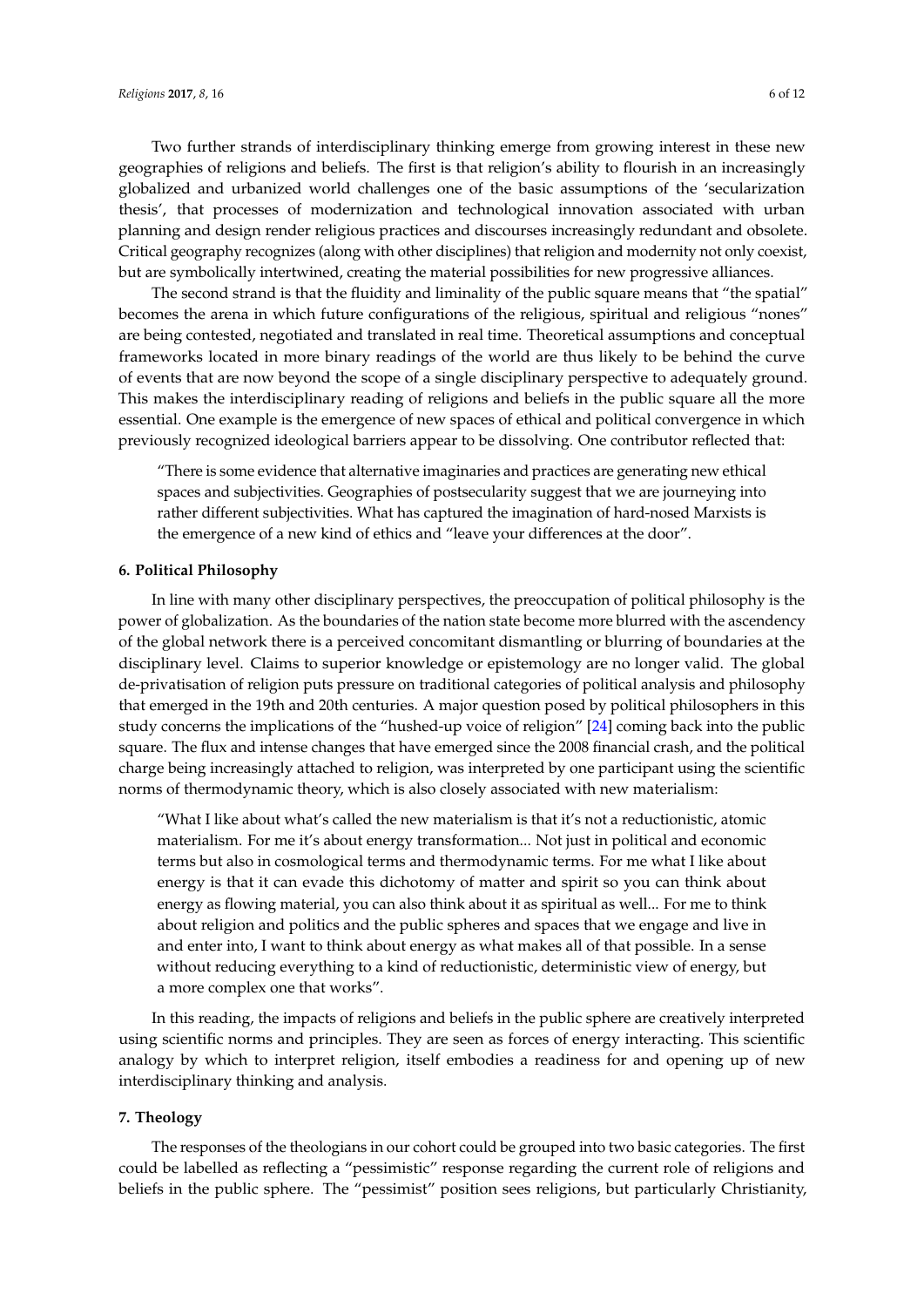as being driven out of the public square by an aggressive secularism, often sponsored by the state and abetted by certain sections of media, opinion formers and academia. This view point offers a trenchant critique that links secularism and neo-liberalism with the creation of a public sphere in which citizens are imagined as social monads, for whom the stable solidarities fostered by institutions such as the family and the church are portrayed as infringements on individual freedoms and rights.

"We went through what you could call a humanist post-Christian phase where the values remain Christian, even though people were agnostic and some people were atheists. Now we've moved into a phase of far sharper contestation... Look at the last bastion of Christian influence, the family. It remains central to our ideas of what a family should be. Now you could argue that secular forces, forces of the state and the market, are trying to break up family life, trying to appeal directly to individuals. Just as all intermediary institutions between the state and the individual have been eroded, now I think the family also is being undermined".

Others, who we might label "realist", were more sanguine, seeing at least as many opportunities as challenges to harnessing a renewed interest in religion (and religious ideas) towards a new ethical consensus on the nature and purpose of the public square. One participant expressed the power relations between the religious and the secular in the memorable metaphor of the jacuzzi versus the shower: the traditional Western model of modernity operates as a "shower". Religion is like a flow of water that can be specifically controlled and directed to certain areas, and those who do not want to be touched by it can chose to bypass or ignore that flow of water. However, under the new conditions of globalized modernity, religion is likened more to a Jacuzzi;

"It [religion] was a process through which we would be washed clean of our archaic and atavistic religious views. But I think in reality the context is more like a jacuzzi in that everything is bubbling up from everywhere".

In other words, and in common with the "disintegrating of boundaries" motif identified in other disciplines, the religious and the secular are increasingly less differentiated, and instead, are more co-mingled spatially, culturally and intellectually. The public space is "one in which different constructions of religion, and therefore different constructions of secularity, are now bumping up against each other in shared space or shared territory". How we learn to share such territory is therefore the major challenge. This particular respondent predicts that new political affinities and alliances will emerge, made up of "new and strange bed-fellows". These alliances are less likely to be driven by loyalty to traditional ideological positions and political parties, but rather more by individual intuition. This search for what the contributor calls "a common-life politics" is envisaged as a defining feature of a new post neo-liberal consensus that has been gathering pace since the financial crash of 2008, and which seems to be partially re-expressed in the "Brexit" vote in 2016 and again in the election of Donald Trump to the US Presidency. A common life politics is thus described as:

"... different in kind from either multiculturalism or identity politics. The key difference is whether you're willing to contribute to a common life or not. The ticket of entry is not adherence to a prior set of beliefs or ideologies. Rather... a better indicator of your commitment to the common life is that you actually turn up, you actively contribute to, and you invest as an institution or a tradition in forms of shared life".

Another theological participant suggests that Western popular culture shows the persistent search for a magical or transcendent reality that exists beneath, or is intertwined with, the material and empirical realities of everyday life—referred to as "liquid forms of enchantment". The cultural representations of these existential questions offer important opportunities for public discourse shaped by theological ideas and motifs.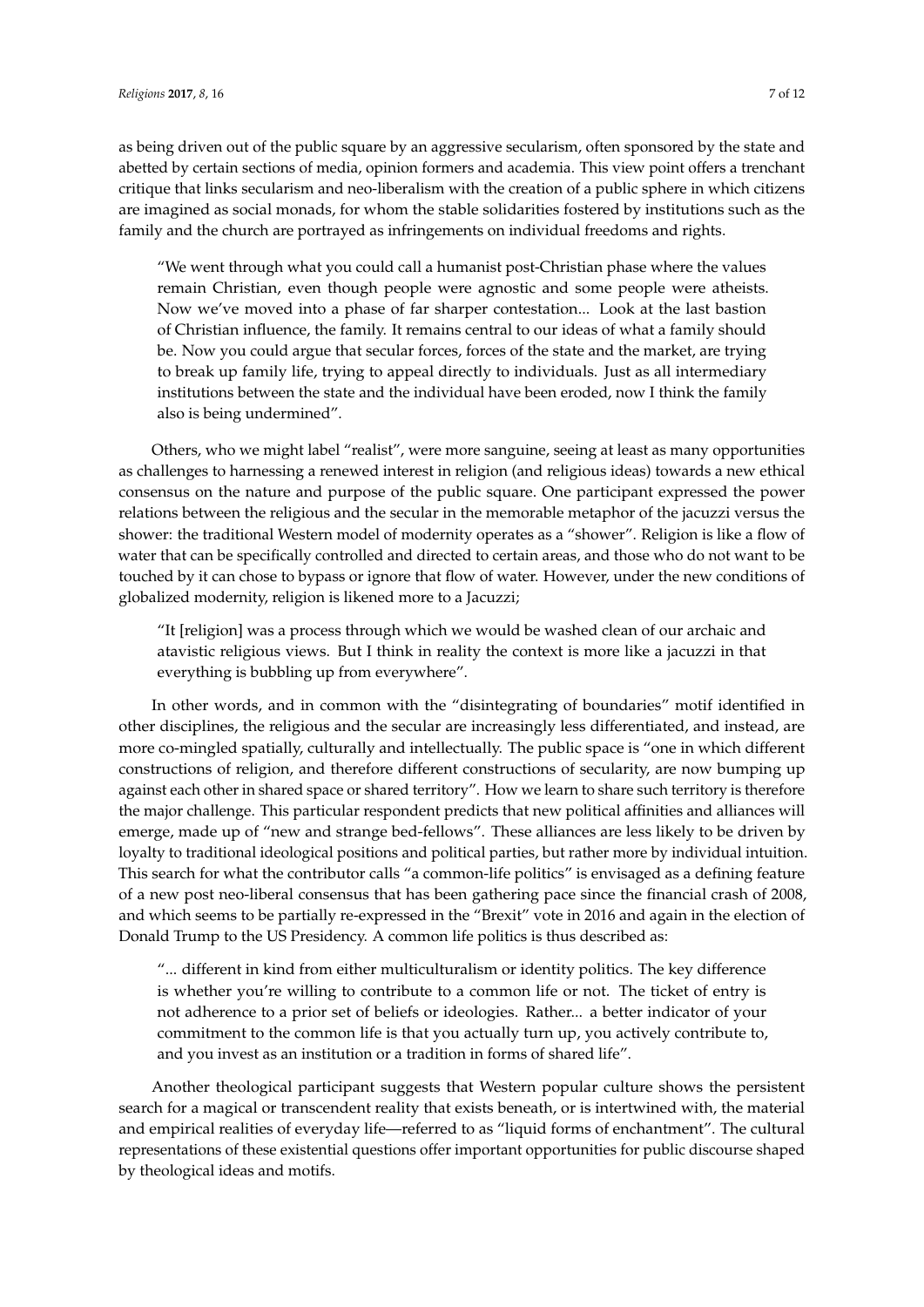## **8. Religious Studies**

In Religious Studies (RS), there is a sense of being taken newly seriously and of renewed recognition and visibility, though what that recognition is, and that what the response should be, may not yet have come in to focus. Responses suggest that RS has been something of a 'Cinderella' discipline in many institutions (a distant relation, sidelined from the mainstream life of the universities), but that lots of universities are now sensing a need to engage with the study of religion, even if they have not yet worked out how or where. There is a sense that RS is itself recognising that this is being driven by certain newly hard-edged and visible aspects of religion, such as law, radicalization and the growth of black majority churches, which are making religion—and therefore religious studies—more prominent than they had expected. In many departments, new modules and courses have been appearing, revolving around the theme of 'religion and society'.

Some interviewees noted that this is partly informed by technical dimensions peculiar to higher education, but reflective of neo-liberal trends in the wider world. The UK Research Excellence Framework (REF) is one such—a five yearly assessment of research quality across British universities, which emphasizes the importance of research with impact. This is seen as driving a focus on the lived and the spatial in the study of religion in particular. Hence respondents noted a turn to lived religion and experiential learning, located in issues which students can easily recognise. They also drew attention to the risk that this leads to talk confined only to controversies, which they thought could accidentally reproduce negative tropes and a focus on religion as risk.

RS respondents also sensed that public bodies are realizing that religion is an issue for them to take seriously too and that RS is challenging the notion that public bodies sit on one side of a secular/sacred divide—or that there even is such a divide. Likewise, nor do religions sit on one side or the other of the public and the private. These are binaries which RS thinks are dissolving anyway. This opens up new spaces in which RS thinks it can have something important to say. There is some concern that this could tip in to instrumentalising RS as a source of mere information (as opposed to deep learning and understanding) about religion in the public sphere. Religious literacy is emerging as one possible dimension of this—how RS might equip graduates for engagement with a religiously diverse and pervaded world—bringing forward the intellectual and theoretical while being mindful at the same time of how it applies.

There is also a sense of relief that there is a widespread recognition that religion never went away. Crucially for the focus on interdisciplinarity, RS is looking to other disciplines—especially Sociology of Religion and Social Policy—as it hardens up its questions. Importantly, it was also noted that, for the first time, other disciplines are also looking to RS. This raises the question of how these disciplines respond to each other, and whether there will be mutual respect: an important issue after a period when the status of RS has been in question. How disciplines talk with each other will need seriously working through.

#### **9. Social and Public Policy**

Social and public policy are beginning to be busy on religions and beliefs, though at least two of the interviewees said either that not enough is happening or that it is nothing but trouble. Welfare, violent extremism and cohesion are the three issues which were most apparent. These issues present themselves in the form of tricky dilemmas which policy makers have to deal with and which the study of policy can help with—key among them, how to handle visible manifestations of religions and beliefs, especially the hijab. Violent extremism is also a very obvious and very prominent theme, and this is the case across the interviews and disciplines. In policy contexts there are pressing questions about the extent to which policy is creating or at least complicating a difficult discourse rather than helping. This applies where policy meets law too. Respondents said that they are not at all keen on law in this area because it does not clarify the muddle. It adds to it. They detect a turn away from talk and towards rights which makes it harder to handle. The question for them is how can law settle policy questions about religions and beliefs?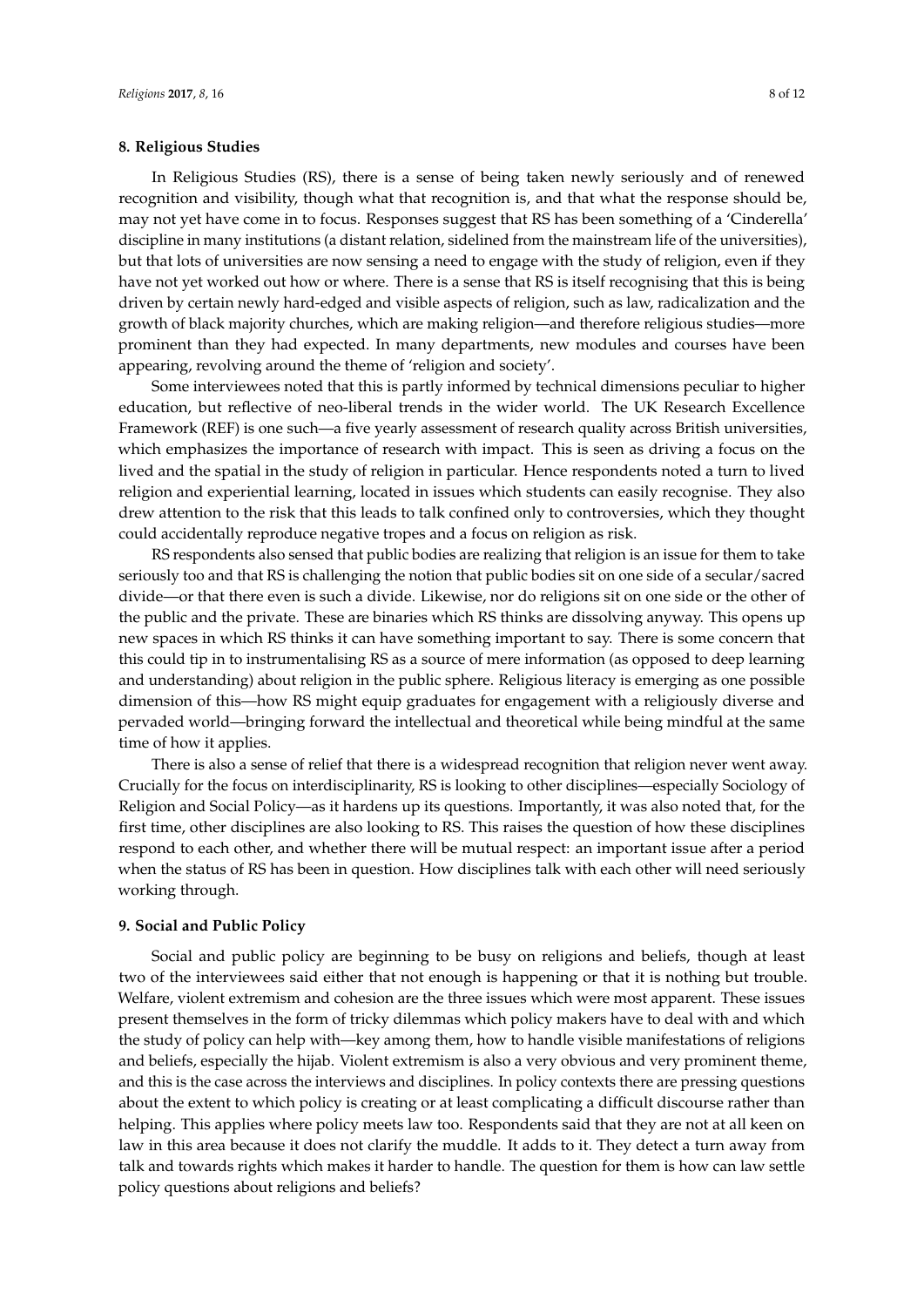More visible plurality is regarded as another key driver, playing out in the policy arena in anxiety and muddle about which approaches to follow and which words to use—multiculturalism, tolerance? There is a perception that these debates have been spilling over in to debates about how policy makers can be helped to understand the contemporary religion they encounter. Religious literacy is much discussed in this context too.

Political questions about religion are also raised in the context of the study of policy—what is the place of established churches if society is multicultural, or at least plural? More broadly, the study of policy is exploring questions about the extent to which we are really secular, or post secular, or something else. How should the policy-making class think about the categories of religion, belief and the secular? This draws attention once again to the challenge of interdisciplinarity—where are the scholars who can bring theology, religious studies, sociology and policy together like this?

#### **10. Sociology**

Two big narratives emerged in discussions about the sociology of religion. First is the problem of the long term marginalization of sociology of religion from the wider sociology community, and therefore relative silence in public debate. One respondent said:

"Our debates about religion happen within the community of sociology of religion. This is all very interesting, but who are we talking to? It results in a lack of analytical frameworks within which the commentariat can engage in this. They've no idea what the questions should be. This hasn't changed, but the interest in religion has".

Interviewees said that this paucity of conversation is mirrored in what happens in schools in teaching and learning about religions and beliefs, and they identified an appetite for addressing this.

The other big narrative is about change. This, itself, breaks down in two ways. First, there is interest in what has changed in wider society to make it suddenly interested in religion again. Here the same themes come up again—violence, law and plurality. Some new ones appear too, namely marketization and consumerisation of religions and beliefs, in common with other public spheres; the collapse of old political narratives, and meta narratives of other kinds, but including religious ones; and the move online, which is seen as highly democratising and flattening of the sorts of hierarchies which formal religion has previously depended upon.

Second, there is interest in how the religions and beliefs landscape itself has changed. This is not just about the facts and figures—plurality, decline and growth—but also about the quality of religions and beliefs. There is a discourse about the deformalisation of religions and beliefs. There is an emphasis on the embodied and lived, and on the material. There is also an interest in religions and beliefs as health and well-being, mindfulness, and spirit.

This adds up to a stretchier notion of religions and beliefs as including the 'old forms', but also now informal, non-creedal forms, re-jigged expressions of ancient ones, like Wicca and Paganism, and consumerised, fluid ones which are a something of a 'pick and mix'. Interviewees also draw attention to non-religion (secularism, humanism), and non-religious beliefs, including those as defined in law (for example, environmentalism). This is contrasted with a widespread view of religion as narrow and top down, still interested in hierarchies and leaderships and structures.

To summarise, sociology draws attention to three big challenges: (1) rethinking secularity on the one hand and the real religious landscape on the other, in order to get religions and beliefs right in teaching and learning in schools and universities, and by extension in wider society; (2) raising the profile of sociology of religion so that it is not simply talking to itself. This is tactical and strategic; and the third challenge is theoretical and highly academic, and is raised by a number of interviewees across the disciplines—how to move beyond Habermas to a public sphere which can actively talk about religions and beliefs.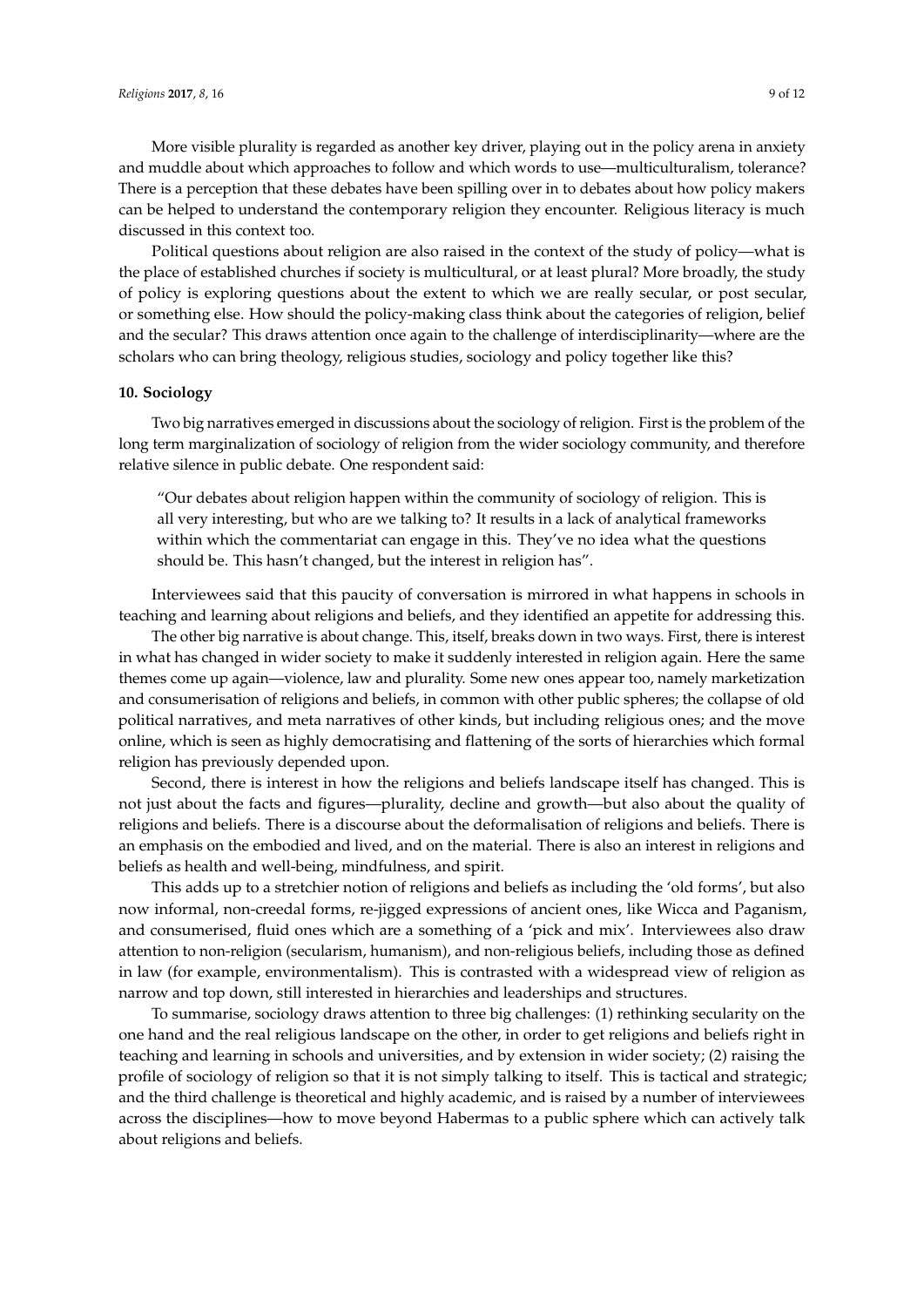#### **11. Cultural Studies**

In cultural studies too, there is an emphasis on the need for religious literacy, finding expression in the observation that there is far too much focus on religions as structures of belief. There is a call to move on to a focus on structures of meaning which cut across religious boundaries. The idea is that this will help the discourse to move on—for example, from arid new atheism which sees religions in this old way, as structures of belief which are easily dismissible, rather than focusing on their morally charged meanings, which can be seen to continue to have traction *with* or more probably *without* the belief or practice commitments which used to pertain.

#### **12. New Spaces: Hotspots and Blindspots?**

Some common and strong preoccupations emerge across the disciplines in this study which are all identified as new spaces of thinking about religions and beliefs, partly in themselves, and partly in terms of their actual or potential relationships to each other. These relationships present a number of issues and challenges which we discuss here in terms of "hotspots" and "blindspots".

Across the interviews, assumptions about secularism are regarded as an obstacle to a good quality of conversation about religions and beliefs. So too is a preoccupation with the decline of religion, rather than change in the religions and beliefs landscape, especially in terms of Woodhead's "deformalisation". The secularization story has been so dominant in the landscape that it appears to continue to resonate even if and when it is challenged expressly, and there is a strong sense that the notion clings on, despite a good deal of intellectual work which challenges it. Part of this revolves around contests and disagreements about the meaning or even efficacy of the concept of post-secularity in a context which is notably continuingly sacred as well as secular and post-secular all at once.

At the same time, there is a sense that the boundaries between disciplines are liquidating, but that this is not being addressed. This raises the question of how to make disciplinary incursions well. It seems pressing to find the confidence and skill to do so, especially across TRS and the social sciences, and between sociology and the sociology of religion, where particular breaches are noted. In particular there seem to be powerful echoes of classic epistemologies, some of which may well themselves have become subconscious—for example Religious Studies, which has tended to think of religion as coherent blocks to be studied, rather than lived, transactional, and steeped in fluid, located meanings and beliefs. How does it talk best to sociology, or theology, which may be caught in their own epistemological webs, preoccupied with dichotomies about science-religion (theology) and sacred-secular (sociology), for example? Moreover, how might disciplines which have previously had little or no connection—some of which may even have scoffed at one another—overcome their prejudices and talk well to each other?

Another issue is that controversies and problems tend to dominate the public debate and, like assumptions about secularism, they can get in the way, making the conversation bad tempered and more difficult to have. It might be argued that they also reflect the ill-temper since they often arise in the context of legal disputes and debates, and are often confused in themselves. What can disciplines do to rebalance the discourse? Perhaps the same applies to reactions and responses to them, especially noisy ones such as Dawkins and the new atheists, which have dominated.

There is also an important debate about "proper" versus "fake" religions and beliefs. Those who talk about "deliberate" versus "fuzzy" religion, such as Bruce and Voas, stand in contrast to Woodhead and Heelas who urge an engagement with new fluid forms which they detect, as exemplified in representative sites such as Kendal and Glastonbury in the UK, and at festivals and online. Many are somewhere in between, recognizing that the religions and beliefs spectrum is much broader and more fluid than a tradition-based focus would allow. A particular challenge is methodological—how to capture fluid and informal forms—and new thinking will need to be done on this.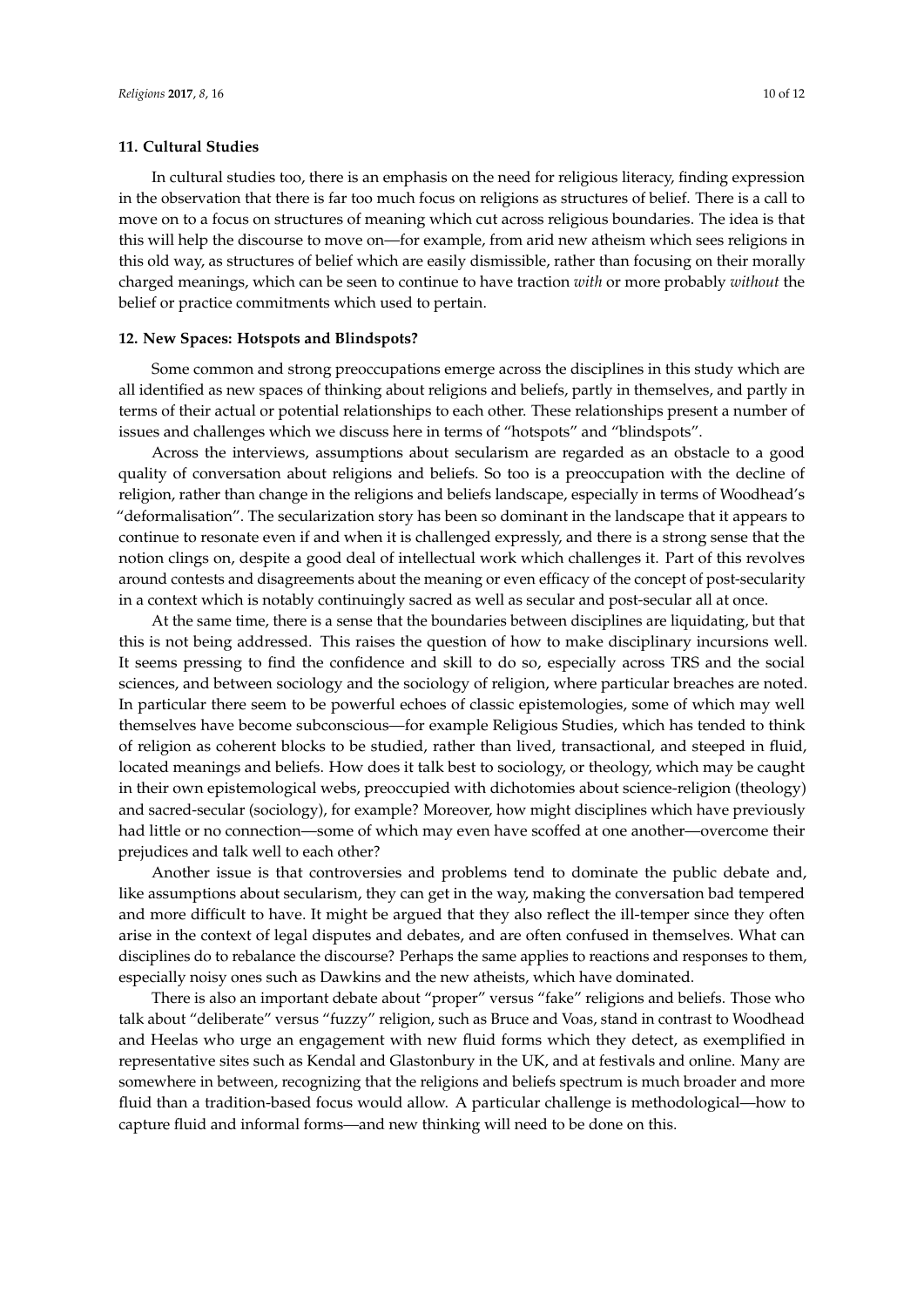These debates are complicated by the ways in which functionalist perspectives prevail. The tension between the usefulness and the experience of religions and beliefs is well felt at the grassroots where faith communities often talk about being "used" by government policy—and sometimes abused, as in policies to prevent violent extremism. This plays out in a tricky distinction between "values" and their religious roots, where publics and public spheres may be relaxed to talk about religions and beliefs in the language of "values" but not to name religion. The danger is that "values" gets used as an apologetic proxy for religion. For example, talking about human rights or equality, they may find themselves discussed as though they are secular and universal ideas and values while in fact other disciplinary insights might reveal them to be deeply Christian and western ideas, and the universalist assertion felt by others as imperialist. This will not suffice in a globalised and de-boundaried intellectual and actual world. But there is a reluctance even to acknowledge their religious roots, as well as an inability to do so. How do we bridge this?

Finally, there appears to be a gap between the idea and the reality of religion—some of these participants thought perhaps the biggest in an age. This makes for public and social policy which frequently gets it wrong, as seen in relation to the prevention of violent extremism in the UK and Europe, which has been criticised for "othering" moderate Muslims while failing to connect with extremists. It may also be detected in welfare spaces. A key example comes from the UK were aspirations to give welfare service contracts to faith groups are based on the expectation that there is an army of volunteers in particular places—notably the Church of England—where they may in fact no longer be, as in Abby Day's observation that the churches are populated by elderly women who are gradually dying and not being replaced [\[25\]](#page-11-18). Other spaces of welfare engagement are being explored in this way, at UK, European, and global levels, including foodbanks, homelessness services, social care, youth services, mental health and addiction services, fair-trade cities, cities of sanctuary, climate change and energy provider networks [\[26\]](#page-11-19).

# **13. Conclusions: Crossing Old Binaries into New Spaces**

The challenge that is posed is both practical and conceptual. At the level of practice, it is about how to engage well with the greater secularity, plurality, informality and diversity of religions and beliefs which are being discovered or identified as happening all at once. Tools and approaches are emerging in a variety of disciplines and practices. But this presents a conceptual challenge too: how do these disciplines and practices communicate with each other in ways which can truly inform the future? Religions and beliefs pose a truly interdisciplinary challenge to the old and new disciplines which are increasingly engaging them. A key part of that will be epistemological: in order to engage across the range of intellectual resources and debates, it will be necessary to learn how to bridge the classic epistemologies and binaries—science and religion; secular and sacred; private and public; formal and informal. Another is methodological—working out ways of asking questions of and reaching constituencies who are not arrayed around identifiable hierarchies and structures. The real religious landscape no longer looks like that. Neither should the landscapes of the disciplines which study it.

**Acknowledgments:** The research reported in this article was funded by the UK Arts and Humanities Research Council (AHRC), Grant Reference: AH/L015617/1.

**Author Contributions:** Christopher Baker and Adam Dinham conceived and designed the interviews and carried out equal numbers each. Analysis was carried out by Christopher Baker and Adam Dinham and they wrote the paper together.

**Conflicts of Interest:** The authors declare no conflict of interest.

# **References**

- <span id="page-10-0"></span>1. Dinham, Adam, Robert Furbey, and Vivien Lowndes, eds. *Faith in the Public Realm*. Basingstoke: Policy Press, 2012.
- <span id="page-10-1"></span>2. Habermas, Jurgen. "Equal Treatment of cultures and the limits of postmodern liberalism." *Journal of Political Philosophy* 13 (2005): 1–28. [\[CrossRef\]](http://dx.doi.org/10.1111/j.1467-9760.2005.00211.x)